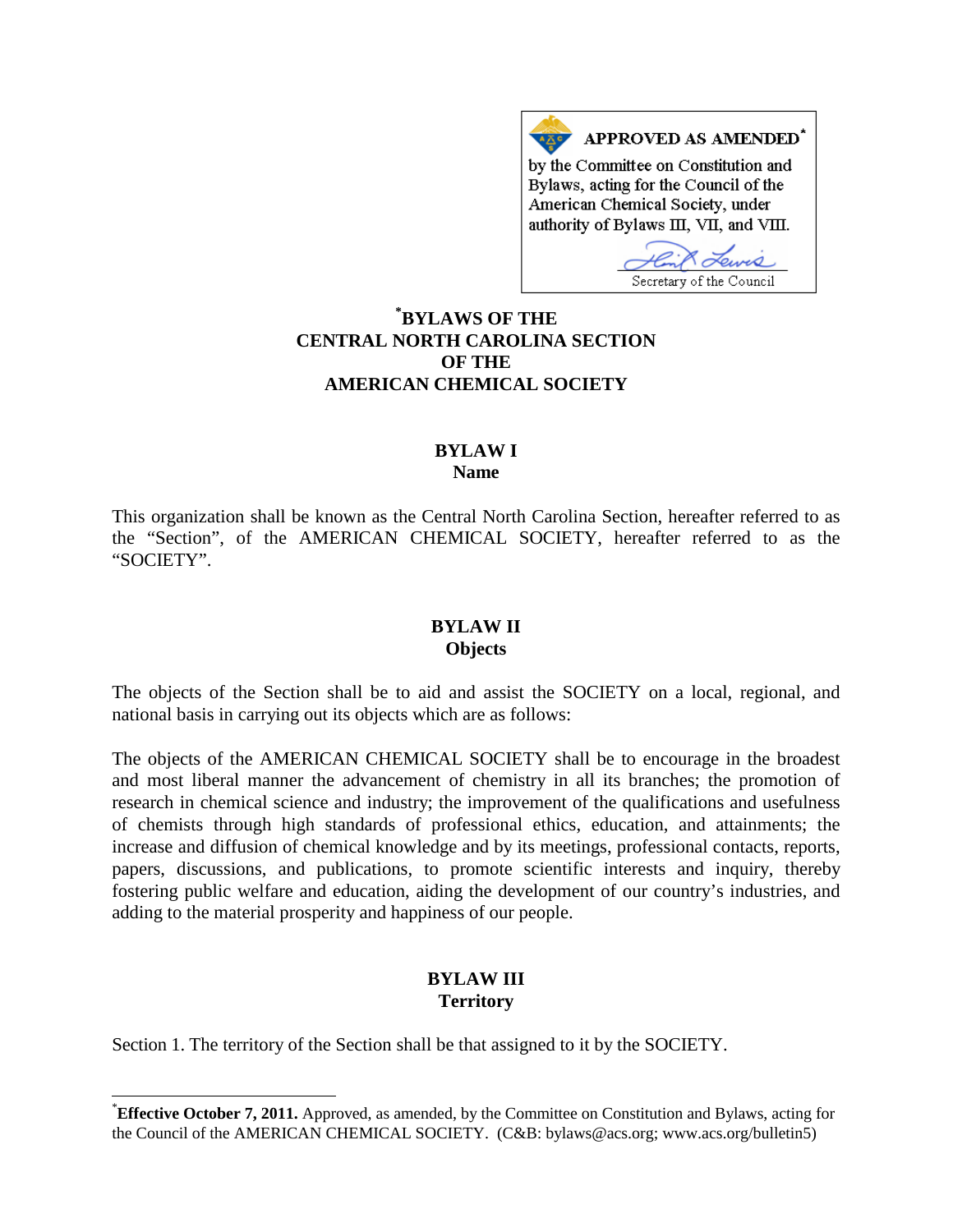# **BYLAW IV Members and Affiliates**

Section l. The rolls of the Section shall include those MEMBERS, STUDENT MEMBERS, and Society Affiliates of the SOCIETY residing within the territory of the Section. Any exceptions to this rule shall be made in conformity with the Constitution and Bylaws of the SOCIETY.

Section 2. MEMBERS and STUDENT MEMBERS shall have such rights and privileges as are accorded them by the Constitution and Bylaws of the SOCIETY.

Section 3. The Section may have Local Section Affiliates as authorized in the Constitution and Bylaws of the SOCIETY.

Section 4. Society Affiliates may not vote for or hold an elective position of the Section, vote on Articles of Incorporation or bylaws of the Section, or serve as voting members of the Executive Committee. Society Affiliates may be appointed as Committee Chairs.

Section 5. Local Section Affiliates may not vote for or hold an elective position of the Section, vote on Articles of Incorporation or bylaws of the Section, or serve as members of the Executive Committee.

Section 6. STUDENT MEMBERS may not serve as officers, Councilors, Alternate Councilors or Temporary Substitute Councilors of the Section. STUDENT MEMBERS may be appointed as Committee Chairs.

# **BYLAW V Officers**

Section 1. Only MEMBERS of the SOCIETY and the Section shall be eligible to hold an elective position.

Section 2. The officers of the Section shall include a Chair, a Chair-Elect, a Secretary, a Treasurer, and the Immediate Past Chair. The offices of Secretary and Treasurer may be held by the same person. The officers here enumerated shall be elected annually for a term of one year, and shall be installed at the close of the annual meeting. They shall serve until their successors are duly elected and installed.

Section 3. Additional officials shall be a Councilor, or Councilors, and an Alternate Councilor or Alternate Councilors. They shall be elected for a term provided by the Constitution and Bylaws of the SOCIETY, and in such a manner as to provide rotation in office, in any year that it is evident that the election of such officers is necessary in order to maintain the quota set by the SOCIETY.

Section 4.

a. The Executive Committee, as described elsewhere in these bylaws, shall fill any vacancy in its own body or any vacant office in the Section by the appointment of a MEMBER of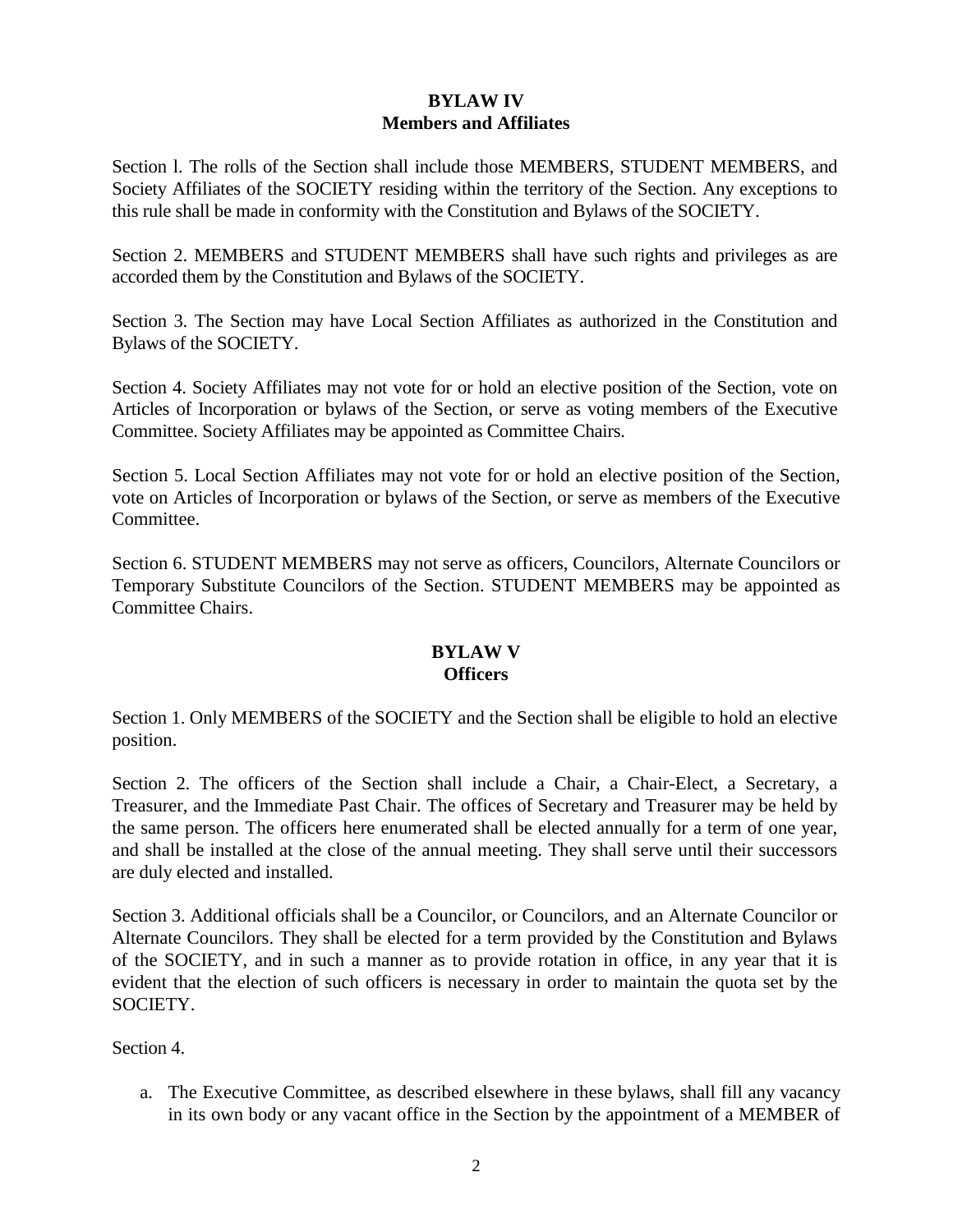the Section who is qualified to hold office. Such appointed officers or members of the Executive Committee shall hold office until the successors are elected and take office.

b. a. Any vacancy in the position of Councilor or Alternate Councilor shall be filled for the remainder of the unexpired term at the time of the next annual election. The vacancy may be filled until the next annual election by appointment by the Executive Committee.

Section 5. The Nominating Committee shall submit a full list of nominees to the Executive Committee at least eight weeks prior to holding of the election of officers and one Member-at-Large of the Executive Committee so they may be placed on the ballot. Other nominations may be made from the floor at the next business meeting of the Section.

Section 6. The election of all officers, as provided elsewhere in these bylaws, and one Memberat-Large of the Executive Committee, as provided elsewhere in these bylaws, shall be held at the first fall meeting of the Section, not later than October. The election shall require a majority vote of the members present and shall be made by ballot. Otherwise the election may be made with a show of hands.

Section 7. Councilors and Alternate Councilors shall be elected by ballot by the members of the Section.

Section 8. In accordance with the SOCIETY's Bylaws, balloting procedures should ensure fair balloting that is open to all eligible members, protection against fraudulent balloting, and the timely reporting and archiving of balloting results.

# **BYLAW VI Duties of Officers**

Section 1. The duties of the officers of the Section shall be such as usually pertain to their respective offices, together with those duties specifically required by the Constitution and Bylaws of the SOCIETY, and such other duties as their positions may require or be assigned from time to time by the Executive Committee.

Section 2. The Treasurer may or may not be required by the Executive Committee to be bonded in a suitable manner.

#### **BYLAW VII Recall of Elected Officials**

Section 1. The elected officials of the Section (Officers or elected Executive Committee Members) are subject to recall for neglect of duties or conduct injurious to the SOCIETY. Recall procedures are not applicable to Councilors and Alternate Councilors elected by Local Sections.

Section 2. The recall of an official shall be initiated when a signed petition, indicating in writing the specific charges and reasonable substantiating evidence is submitted to the Chair from at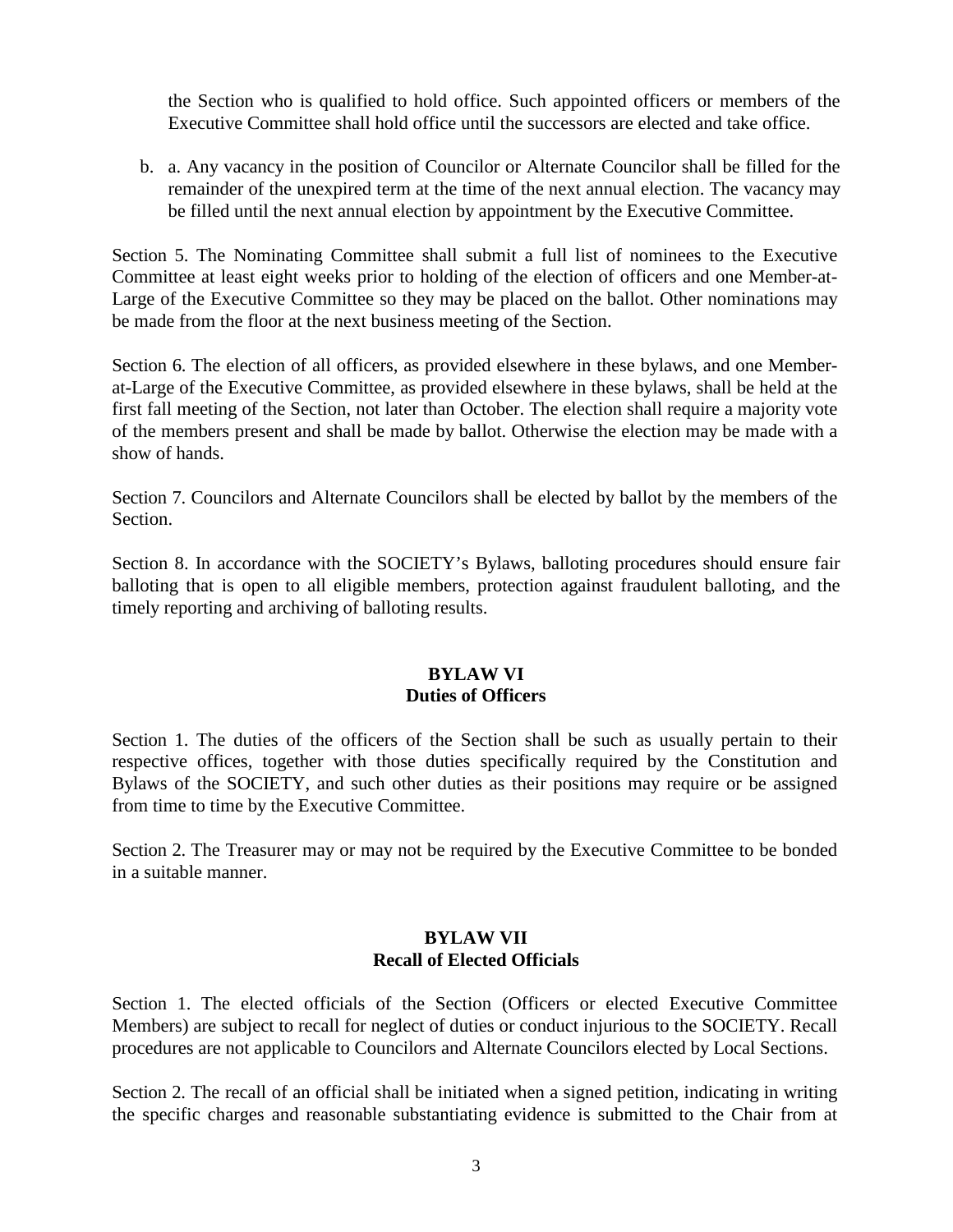least five voting members of the Section. In the event the Chair is the official in question, the Vice-Chair or Chair-Elect shall receive the petition and shall assume the duties of the Office of Chair with respect to this issue until the issue is resolved.

Section 3. The Chair shall, without delay, determine that the petitioners are aware of the gravity of their actions and the procedures to be followed. The Chair shall seek an alternate resolution to the problem and a withdrawal of the petition at this time. In the absence of a resolution to the problem, the Chair shall present the issue to the Executive Committee as a new business item at the next Executive Committee meeting.

- a. The Executive Committee shall promptly continue the recall process or dismiss the petition as ill-founded or find an alternative solution to the problem. The Chair shall promptly inform the petitioners and the official of the decision of the Executive Committee.
- b. If the proceedings continue, the Chair shall assign the duties of the official to another qualified member of the Section until the issue is resolved.
- c. If the proceedings continue, the official shall be offered an opportunity to answer the allegations in the petition before the Executive Committee.

Every reasonable effort shall be made to contact the official throughout this procedure. That effort shall include a certified letter to the last known address on the official SOCIETY membership rolls. Upon notification, the official shall have thirty days to make a written response to the allegations. The Executive Committee shall decide whether to proceed after studying the official's response. The Chair shall inform the official and the petitioners of the decision of the Executive Committee.

If no contact with the official can be made after a reasonable effort, the Executive Committee may remove the official in question with a two-thirds vote of the remaining members.

- d. If the proceedings continue, the official shall choose one of the following options:
	- (1) The official may resign.
	- (2) The official may request a recall vote in the same manner as the original election, which must be consistent with the Section bylaws. The voting membership shall be informed, through brief written statements prepared by the Executive Committee and the official, of the issues involved with the recall vote. Both statements shall be distributed to the voting membership before the vote is taken.
	- (3) The official may request a hearing and a recall vote by the remaining members of the Executive Committee. A two-thirds vote of the remaining members of the Executive Committee shall be required to recall the official.
	- (4) The official may choose not to respond and thus forfeit the position.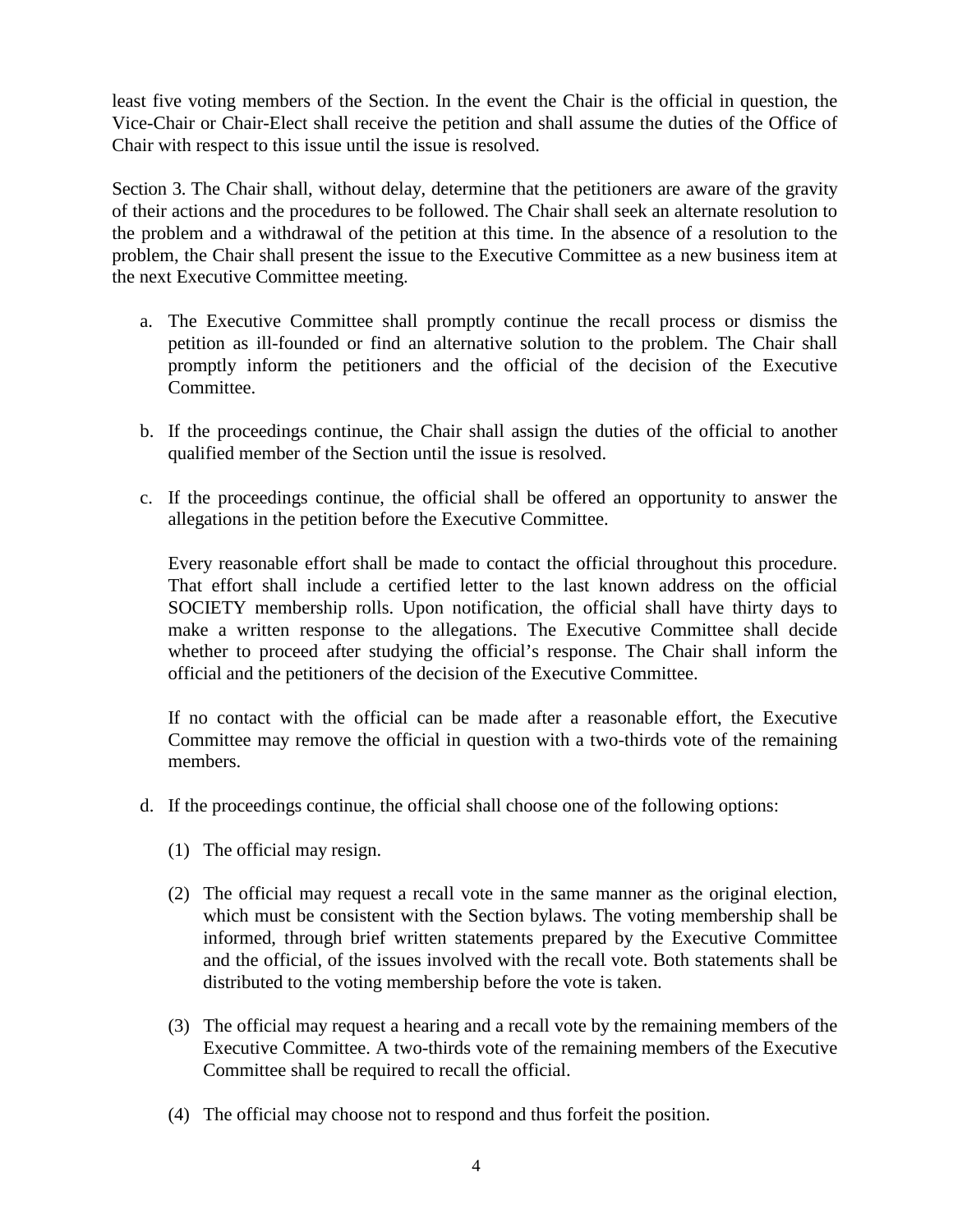Section 4. The vacancy provisions of these bylaws shall be used to fill a vacancy caused by a recall process. The membership of the Section and the Executive Director of the SOCIETY shall be informed of the results of the recall process and the replacement of the official.

#### **BYLAW VIII Committees and their Duties**

Section 1. There shall be an Executive Committee consisting of the officers of the Section, the Councilors of the Section, the Immediate Past Chair, and three Members-at-Large of the Section, one member to be elected each year for a term of three years. This Committee shall be in charge of the affairs, funds, and property of the Section. It shall be in charge, also, of all other matters that are not otherwise provided for in these bylaws. The Chair of the Section shall serve as Chair of the Executive Committee and shall appoint members and/or affiliates to all committees authorized in these bylaws or by the Executive Committee. The Chair of the Section shall be recognized as an ex officio member of all committees.

Section 2. A Nominating Committee shall be appointed by the Chair at a spring meeting in April or May, and shall submit a list of nominees for all of the elective offices to the Executive Committee at least eight weeks prior to the elections for officers.

Section 3. A Program Committee, appointed by the Chair, shall provide appropriate programs throughout the year.

Section 4. A Membership Committee, appointed by the Chair, shall obtain new members and see that they are properly introduced and welcomed into the Section. It shall also assist the local Secretary in submitting their applications for membership to the Secretary of the SOCIETY.

Section 5. An Arrangement Committee, a Bylaws Committee, and temporary committees as may be required shall be appointed by the Chair of the Section.

### **BYLAW IX Meetings**

Section 1. The Annual Meeting of the Section shall be the final regular meeting that is held in the calendar year. The Chair shall present a report, at this meeting, on the activities of the Section during the year of his/her term of office. The Treasurer shall make a financial report for the year. Officers for the next year shall be installed at the close of this meeting.

Section 2. Regular or special meetings shall be held at the call of the Executive Committee, and at each meeting the Chair shall provide time for a brief report by the Secretary and Treasurer.

Section 3. A quorum for the transaction of business at any regular or special meeting shall consist of 25 members of the Section. In the absence of a quorum, the transaction of any business shall be postponed until a later meeting.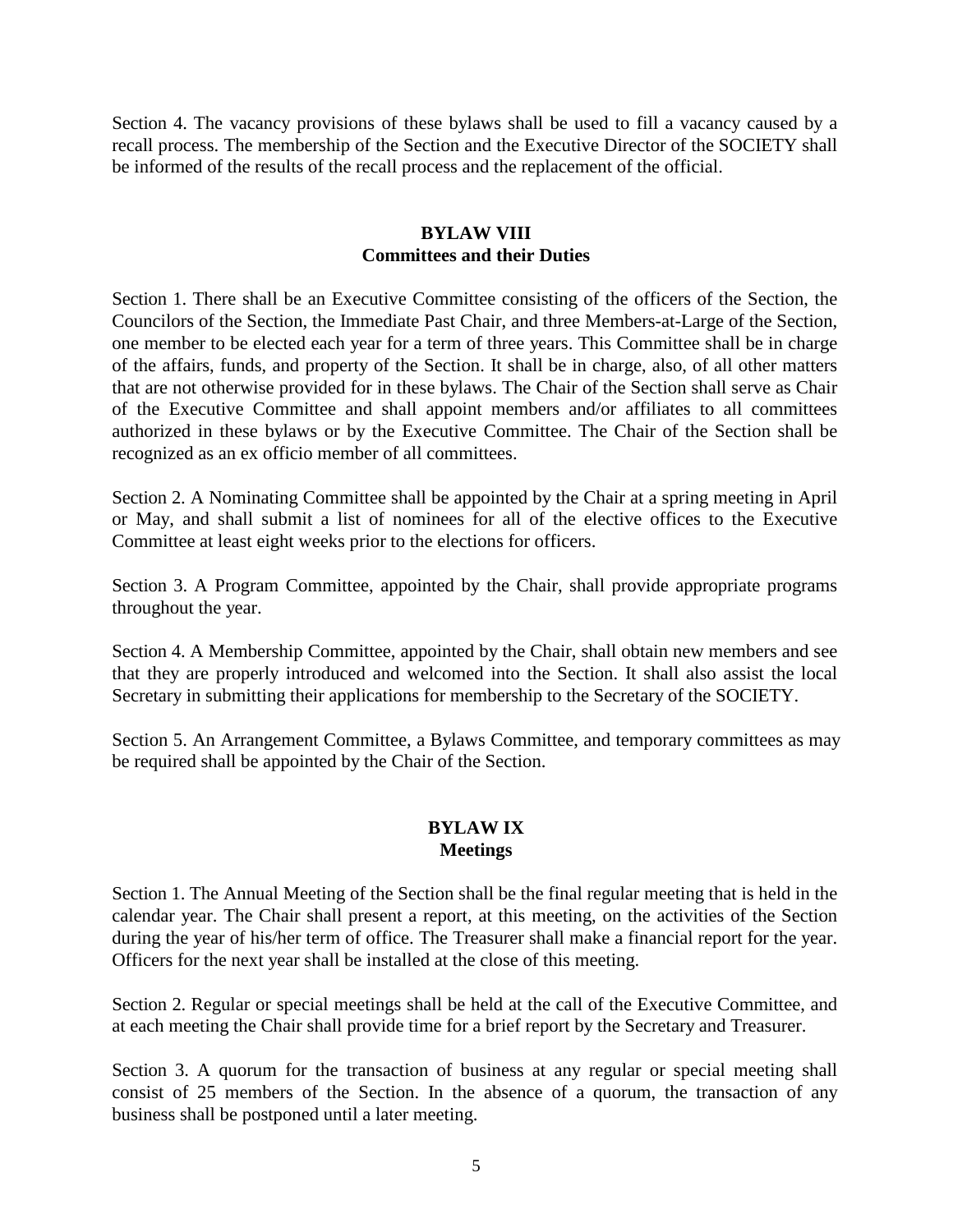Section 4. The order of business for regular meetings of the Section shall be as follows:

- a. Minutes of the previous meeting
- b. Reports of the Executive Committee
- c. Reports of the Officers
- d. Reports of the Committees
- e. Miscellaneous
- f. Presentation of papers
- g. Discussion of papers
- h. Adjournment

Section 5. The order of business for the annual meeting shall be the same as for regular meetings except that the installation of officers shall be made before adjournment.

Section 6. The Chair may dispense with the regular order of business at any meeting, if no objection arises from the floor. A majority vote of the voting members present at any meeting may also dispense with the regular order of business.

Section 7. The Executive Committee shall meet at such times and places as may suit its convenience upon the call of the Chair or upon request of a majority of its members. In the absence of a quorum, which shall be a majority of the members of the Executive Committee, called meetings of the Executive Committee shall be adjourned to a later date. The most recent edition of *Robert's Rules of Order Newly Revised* shall be the parliamentary authority for all matters not covered in these bylaws or in the SOCIETY's documents.

### **BYLAW X Dues, Funds, Donations, and Bequests**

Section 1. All members of the Section, except MEMBERS in emeritus status of the SOCIETY, and Society Affiliates may be assessed such annual Local Section dues as may be set by the Executive Committee.

Section 2. The annual dues of Local Section Affiliates shall be set by the Executive Committee. They shall not be less than the minimum amounts specified in the Bylaws of the SOCIETY.

Section 3. Donations or bequests of funds or property may be accepted by a suitable resolution which may be adopted at any Executive Committee meeting or at a regular or special meeting of the Section by a majority vote of the members present.

Section 4. Ann annual audit shall be conducted by two or more disinterested members, appointed by an officer with no authority to disburse funds. They shall submit a report to the Executive Committee by January 31.

# **BYLAW XI Amendments**

Section 1. These bylaws shall be amended as follows: